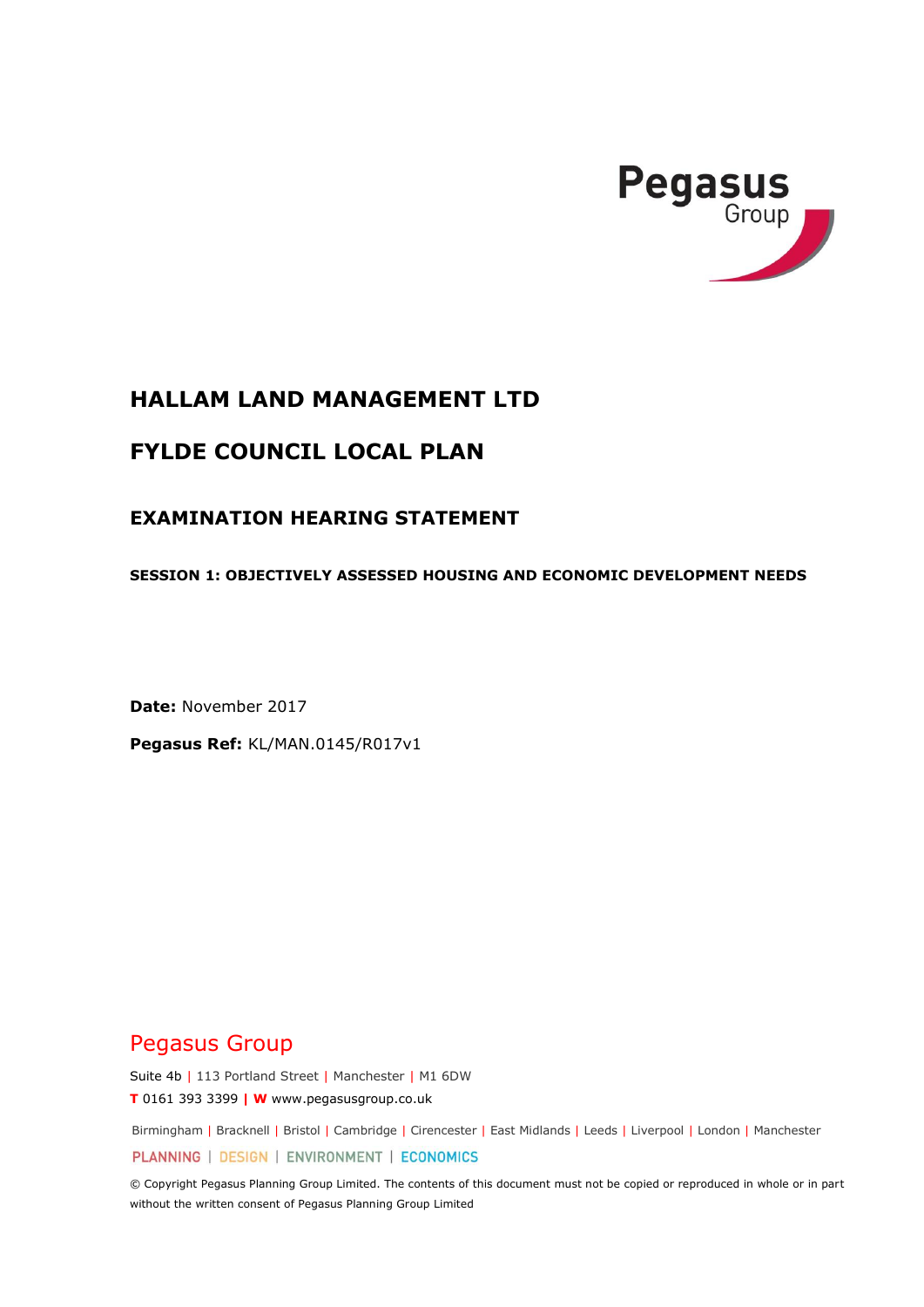

### **1. INTRODUCTION**

- 1.1 Pegasus Group are instructed by Hallam Land Management (HLM) to make representations to the Fylde Local Plan Stage 3 Examination Hearings. HLM have land interests within the Fylde District.
- 1.2 This statement provides a response to the questions set forward for Session 1: Objectively assessed housing and economic development needs.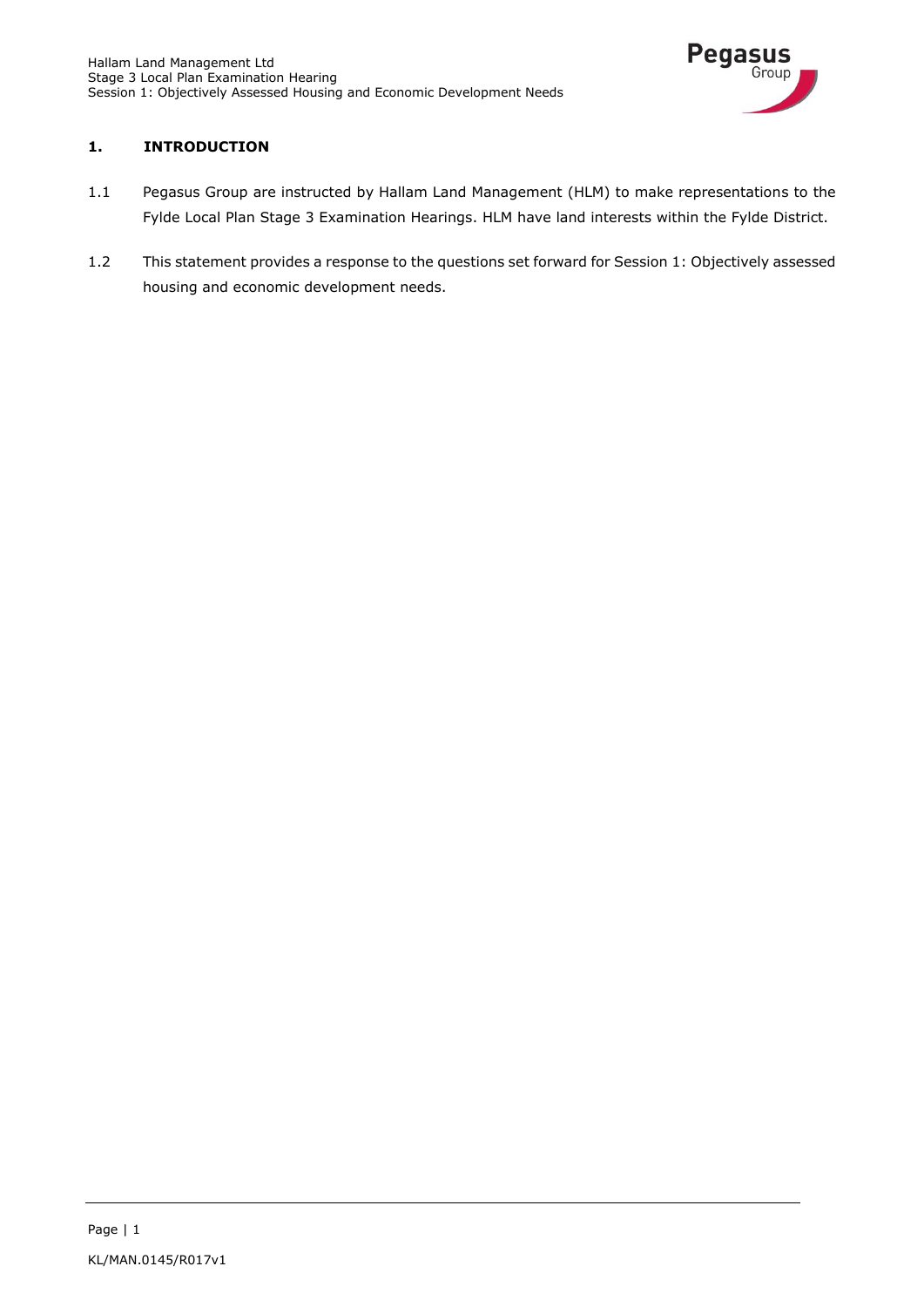

#### **2. SESSION 1: OBJECTIVELY ASSESSED HOUSING AND ECONOMIC DEVELOPMENT NEEDS**

#### *Question 1: Is the OAHN range justified and supported by robust evidence?*

#### *a) It has been suggested that due to the affordability ratio within the borough the market uplift should be increased to 20%. Is this higher ratio supported by evidence?*

- 2.1 Determining the OAHN should be centred around taking a positive approach to planning for housing in Fylde. The level of housing requirement must be set at a level that reflects the market signals of the borough as well as the borough's demographic need.
- 2.2 The market signals indicate that there is a need for an uplift in the demographically based figure. From looking at the evidence provided in the Fylde Addendum 3: Analysis of the OAN in light of the 2014-based SNPP and SNHP (May 2017), the mean and lower quartile sales prices have increased over the period of 2001 – 2016. The mean sales prices have increased by 125% and the lower quartile house prices have increased by 147% over this period. Fylde experienced the largest increase in comparison to the other boroughs in the HMA (Preston, South Ribble, Wyre and Blackpool). In addition, the affordability ratio has also increased by 82% over the period 2001 -2016 from 3.57 in 2001 to 6.50 in 2016.
- 2.3 In order to respond to the above evidence, Addendum 3 suggests that the application of a 10% adjustment should be applied which HLM fully support. A 10% adjustment is considered to represent a reasonable upper limit to any such adjustment in the context of the updated market signals evidence.

#### *b) Some market signals have not been updated. Are the previous assessment for these still appropriate and based on credible evidence?*

2.4 It is noted that some of the market signals data is up to date; house prices, rents and affordability, however, overcrowding and concealed families' data only goes as far as 2011. Having said that, the data is taken from census data and therefore we accept that this is a credible data source and evidence.

#### *c) Some representors suggest that large employers in the area are contracting, which would result in lower housing need. In this the case and does the evidence support a lower jobs growth forecast?*

2.5 HLM have no comment to make on this issue.

#### *d) Other representors suggest that an allowance for additional jobs growth at the Enterprise Zones should be taken into account in the assessment. Does the evidence support such an allowance? Does the Council's economic strategy rely on growth at the Enterprise Zones? Are the economic and housing strategies aligned within the plan?*

2.6 The proposed Enterprise Zones form a key part of the economic growth strategy for the borough and therefore the additional housing should be delivered to encourage, promote and support this strategy.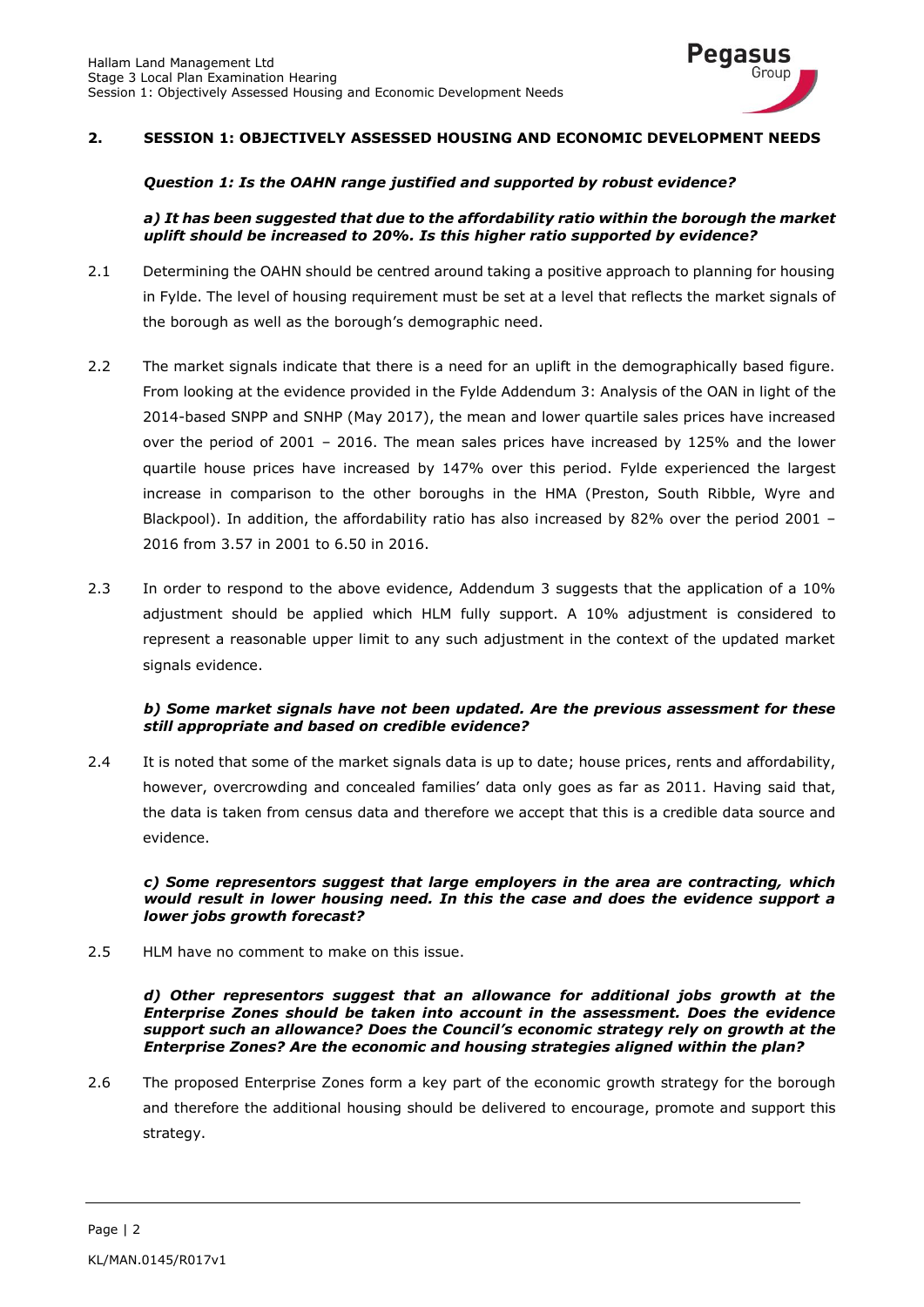

- 2.7 The Blackpool and the Fylde Framework for Inclusive Growth and Prosperity highlights the genuine opportunities to generate thousands of new jobs in the decades ahead, delivering the economic growth needed to close the performance gap. These opportunities include the delivery of three Enterprise Zones at Blackpool Airport, Hillhouse (Fleetwood) and Warton (Lancashire Enterprise Zone).
- 2.8 Throughout the Local Plan preparation, the role of the Enterprise Zone has been clearly set out and their importance has been highlighted as a key mechanism to bolster the economy. In particular the Lancashire Enterprise Zone in Warton is identified as having the potential to improve the economic and physical connectivity of Fylde. Across the two sites; Samelsbury and Warton, the EZ will directly create up to 6,000 highly skilled jobs and a further 5,000 to 7,000 will be created within the local supply chain.
- 2.9 National guidance confirms that housing strategies within Local Plan must take account of economic aspirations, with paragraph 158 of the NPPF stating that:

*'Local Planning Authorities should ensure that their assessment of and strategies for housing, employment and other uses are integrated, and that they take full account of relevant market and economic signals'.* 

2.10 The NPPG also states at paragraph 2a-018-20140306:

*'Where the supply of working age population that is economically active (labour force supply) is less than the projected job growth, this could result in unstainable commuting patterns (depending on public transport accessibility or other sustainable options such as walking or cycling) and could reduce the resilience of local businesses'.* 

- 2.11 Admittedly, there is a degree of uncertainty from the Council as to when the three EZ's will be delivered, however, at present, there is a complete disregard for any potential job growth, which raises some serious concerns. Indeed, the Local Plan should aim to facilitate such growth and target new homes where jobs are expected to be delivered. There needs to be a certain degree of acceptance that the Enterprise Zones will come forward at some point during the plan period, and consequently, the OAHN should appropriately reflect this.
- 2.12 Currently, there is a level of uncertainty as to how the Council will respond if the EZ's come forward during the plan period, as no provision has been made for this scenario. If the Council are unable to provide sufficient housing to support the growth of these Enterprise Zones during this plan period, there is a concern that this will slow down growth and discourage further investment.
- 2.13 For a Local Plan to be positively prepared, the housing and economic growth of the borough appropriately aligned. The OAHN of the borough should correspond with the level of growth proposed rather than working retrospectively. To plan for housing, without taking into account the employment growth in the borough and vice versa, is unsound and contrary to the vision and aspirations of the borough.